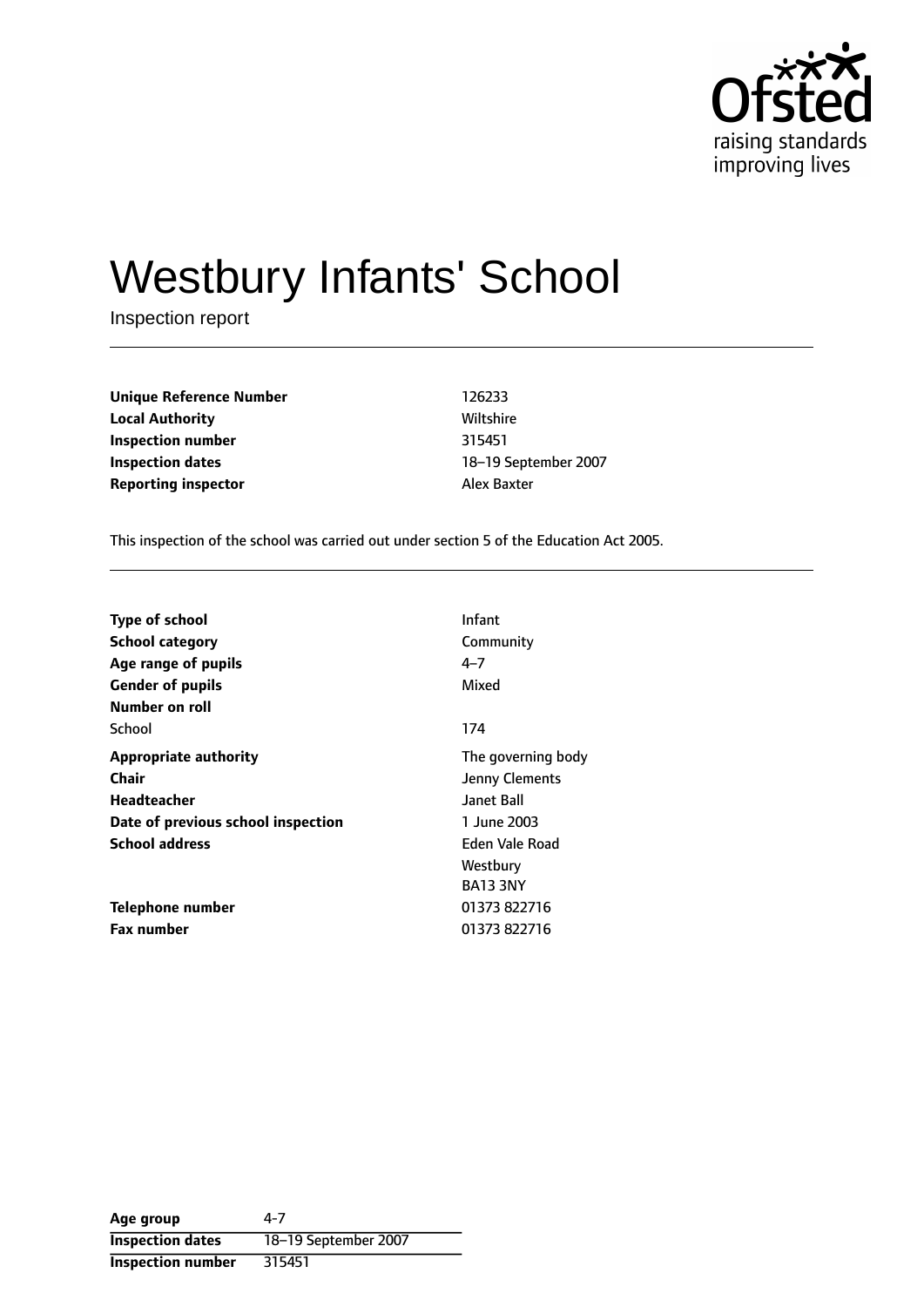.

© Crown copyright 2007

#### Website: www.ofsted.gov.uk

This document may be reproduced in whole or in part for non-commercial educational purposes, provided that the information quoted is reproduced without adaptation and the source and date of publication are stated.

Further copies of this report are obtainable from the school. Under the Education Act 2005, the school must provide a copy of this report free of charge to certain categories of people. A charge not exceeding the full cost of reproduction may be made for any other copies supplied.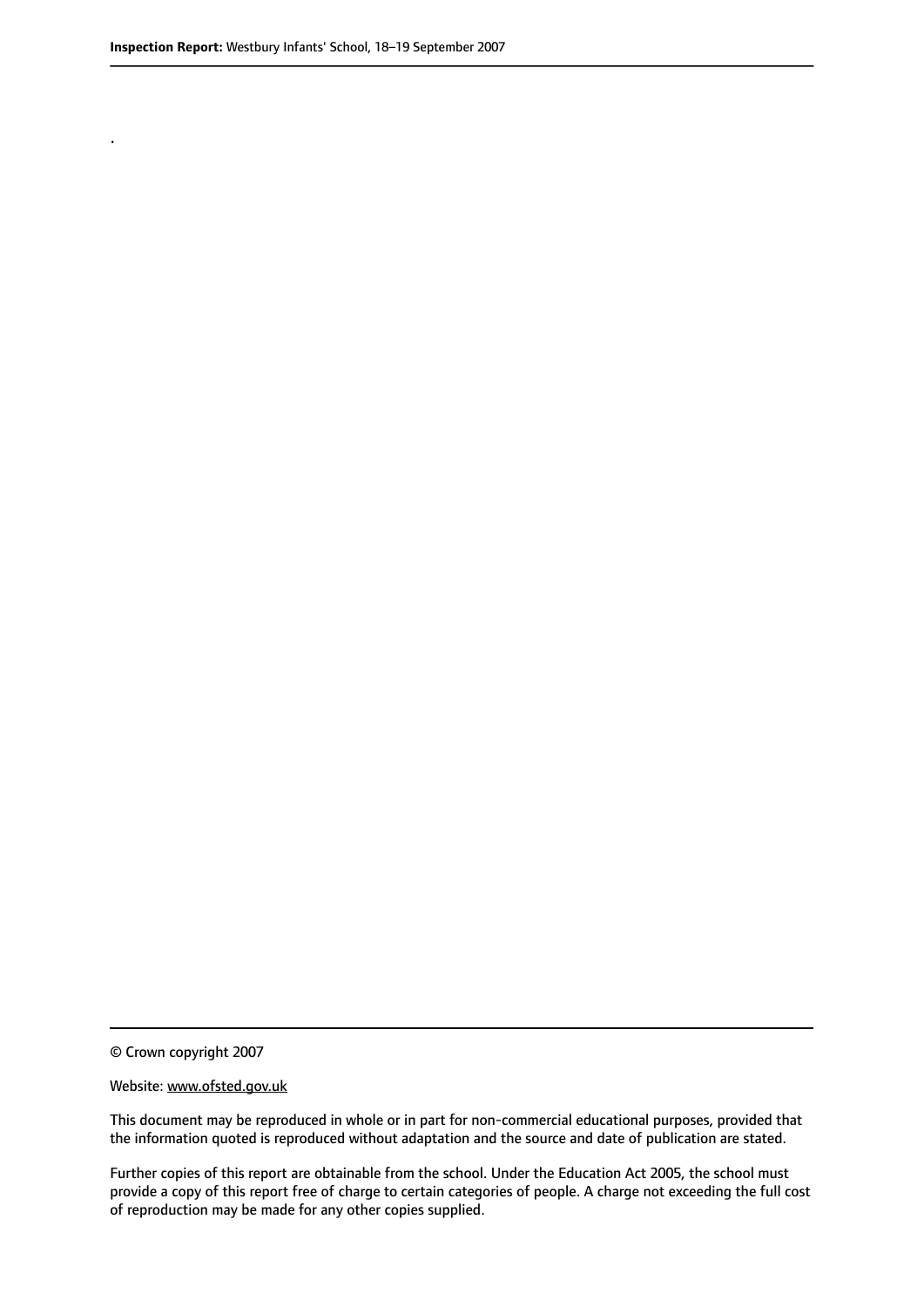# **Introduction**

The inspection was carried out by two Additional Inspectors.

#### **Description of the school**

Children's attainment on entry varies from year to year, but mostly it is below that expected for their age. A significant proportion of children, often boys, enter with under-developed communication and language skills. Very few pupils are from minority ethnic backgrounds and no pupils have English as an additional language. Although the proportion of pupils with learning difficulties and/or disabilities is below that found nationally, the number of pupils with a statement of special educational need is well above average. Most of these pupils have their needs met in a 12-place Specialist Learning Centre (SLC) and experience some learning in other main school classes. The school holds the following quality marks: Healthy Schools Award, Basic Skills Award and Investor in People status.

#### **Key for inspection grades**

| Outstanding  |
|--------------|
|              |
| Satisfactory |
| Inadequate   |
|              |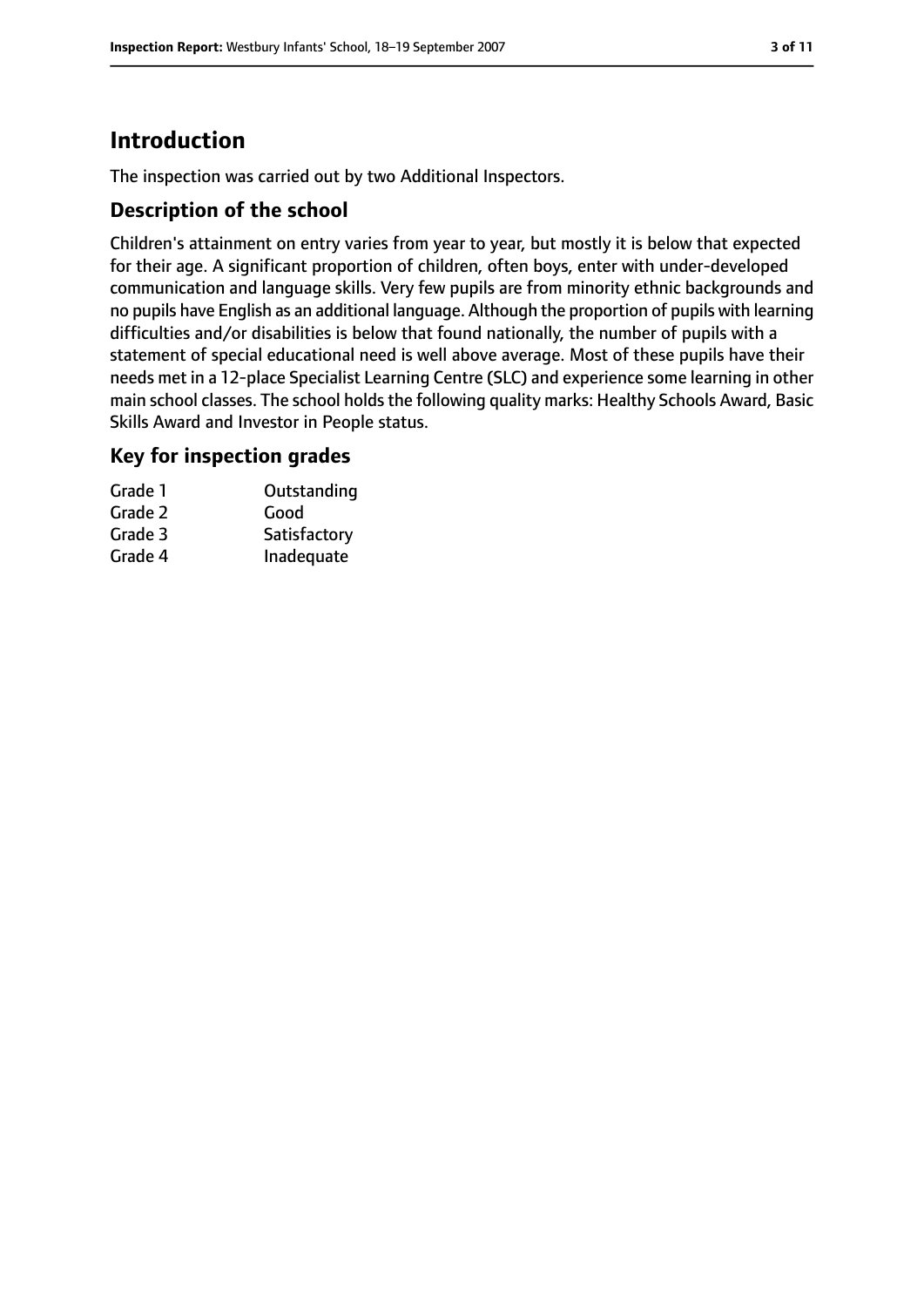## **Overall effectiveness of the school**

#### **Grade: 2**

Thisis a good school. It has been successful in recent yearsin promoting continued improvement and securing pupils' good achievement and broadly average standards of attainment. This has been achieved in no small measure due to the outstanding leadership of the headteacher. With good support from staff and governors, the headteacher has'steadied the ship' during a period of a falling roll which brought financial constraints and threatened to undermine the confidence of staff and parents. The headteacher has promoted a team approach to leadership and management that has sharpened decision making, established good quality teaching and promoted pupils' enjoyment in learning. The range of national awards given to the school reflectsits good quality educational provision. The school promotes excellent links with parents. These contribute strongly to the pupils' enthusiasm for learning and improving progress. The school's success in establishing good attendance shows the positive response of pupils and parents alike. Questionnaires show the overwhelming satisfaction of parents; one typical written comment was, 'I cannot praise the school enough for the dedicated time and effort they put into the children.' The school sustains an equally effective focus on pupils' personal development and their academic achievement. In response to good care, guidance and support, pupils are enthusiastic contributors to the school community and adopt safe, healthy lifestyles. The pupils' good behaviour and attitudes underpin their success in learning and prepare them well for the future. A unity in purpose within leadership and management ensures that provision is good in all areas. As a result, standards continue to rise and pupils are on course to meet their appropriately challenging targets. Self-evaluation is effective. The formation of an effective senior management team has channelled and lifted the confidence of staff and is strengthening the pace of improvement. Provision is good and children progress well in the Foundation Stage (Reception classes.) Pupils of all abilities, including those in the SLC, are included equally and make good progress. Standards in Year 2 are broadly average in reading, writing and mathematics. Many pupils develop good speaking, listening and scientific enquiry skills. Many pupils also become skilled in using computers to strengthen their learning. Because they entered school with limited skills, several pupils, especially boys, still find it difficult to understand what they read and this slows their progress. To address this issue, the school is seeking additional funding and plans to reintroduce a 'Breakfast Reading club' that has proved successful in the past. Teaching and learning are good, including in the SLC. Teachers and their assistants know the pupils well and meet their differing needs effectively. The school provides a good curriculum, including in Reception, now enriched by topics that are stimulating the pupils' interest. The curriculum includes good opportunities to learn by using computers. However, children in Reception classes do not always have enough equipment to make best use of outdoor areas to support their independent learning.

#### **Effectiveness of the Foundation Stage**

#### **Grade: 2**

Children settle quickly and experience a good start to their education in the Reception classes. The children make good progress overall and most attain the early learning goals set for their age. Teachers place a strong emphasis on communication, language and literacy, helping children to make particularly good progress in acquiring these skills. Good teaching and learning and high quality personal care ensure the development of warm, supportive relationships. These help children to feel relaxed and willing to learn. A good range of activities, both adult led and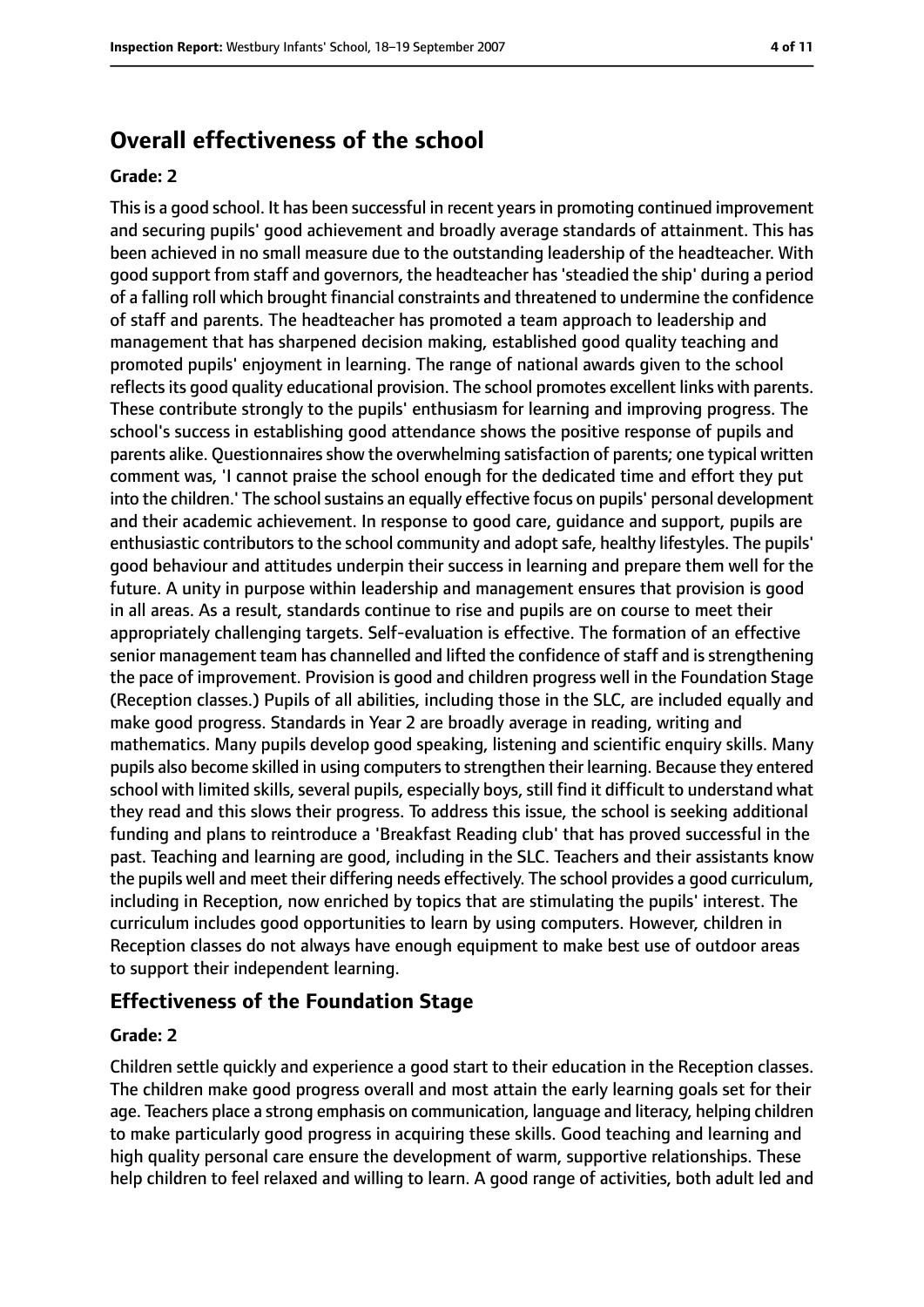chosen by the children, promotes enjoyable, effective learning. At times, a shortage of equipment restricts curricular opportunities for the children to learn more independently outdoors.

## **What the school should do to improve further**

- Improve pupils' reading skills, especially their ability to understand what they read.
- Increase the resources provided and extend the opportunities for Reception children to learn independently outdoors.

# **Achievement and standards**

#### **Grade: 2**

Pupils achieve well by the time they leave the school. Standards are broadly average in reading, writing, mathematics and science by the end of Year 2. Pupils from the full range of backgrounds and learning needs, including those with complex learning and physical needs in the SLC, make good progress. This stems from consistently good quality teaching and learning in all classes. The progress of most boys and higher attainers, especially in writing, has improved and is now good. Standards and achievement continue to rise. This is because learning opportunities are challenging pupils appropriately. The good start in Reception continues through Years 1 and 2. Many pupils develop good speaking, listening, investigative and information and communication (ICT) skills. However, because of the low starting points of several pupils, especially boys, skills in reading comprehension are not good enough.

## **Personal development and well-being**

#### **Grade: 2**

Pupils are open, friendly and confident. They say they really enjoy school life and try hard to succeed. Pupils' behaviour is generally good. Most pupils concentrate well, but there are a few who can lose concentration and become a little restless, especially when whole-class discussions are occasionally too long. Because of the emphasis placed upon it by the school, pupils know well how to keep themselves safe and healthy. They show an increasing awareness of the needs of others. Pupils' spiritual, moral, social and cultural development is good. They have a developing awareness of their place in the world and the contribution they can make through simple activities such as recycling. Pupils develop a strong sense of being good citizens. They contribute enthusiastically to community life, for example, working together to raise money for new playground toys. Most pupils leave the school with secure skills in numeracy, literacy and ICT and with a confidence and enjoyment in learning. As a result, pupils are well prepared for the future.

# **Quality of provision**

## **Teaching and learning**

### **Grade: 2**

Teachers and their assistants know the pupils well. They use assessment effectively to challenge pupils and to ensure that they make good progress. Teachers are consistent in stimulating the pupils' self-confidence, interest and enjoyment in learning. This is seen across the school in all classes. Role-play activities and skilful questioning are used successfully to develop the pupils' speaking and listening skills. Currently, for example, pupils are developing their writing skills with increased effectiveness. This is because well-chosen topics such as 'Aliens' are capturing their imagination and initiating an enthusiasm for writing. Occasionally pupils with weaker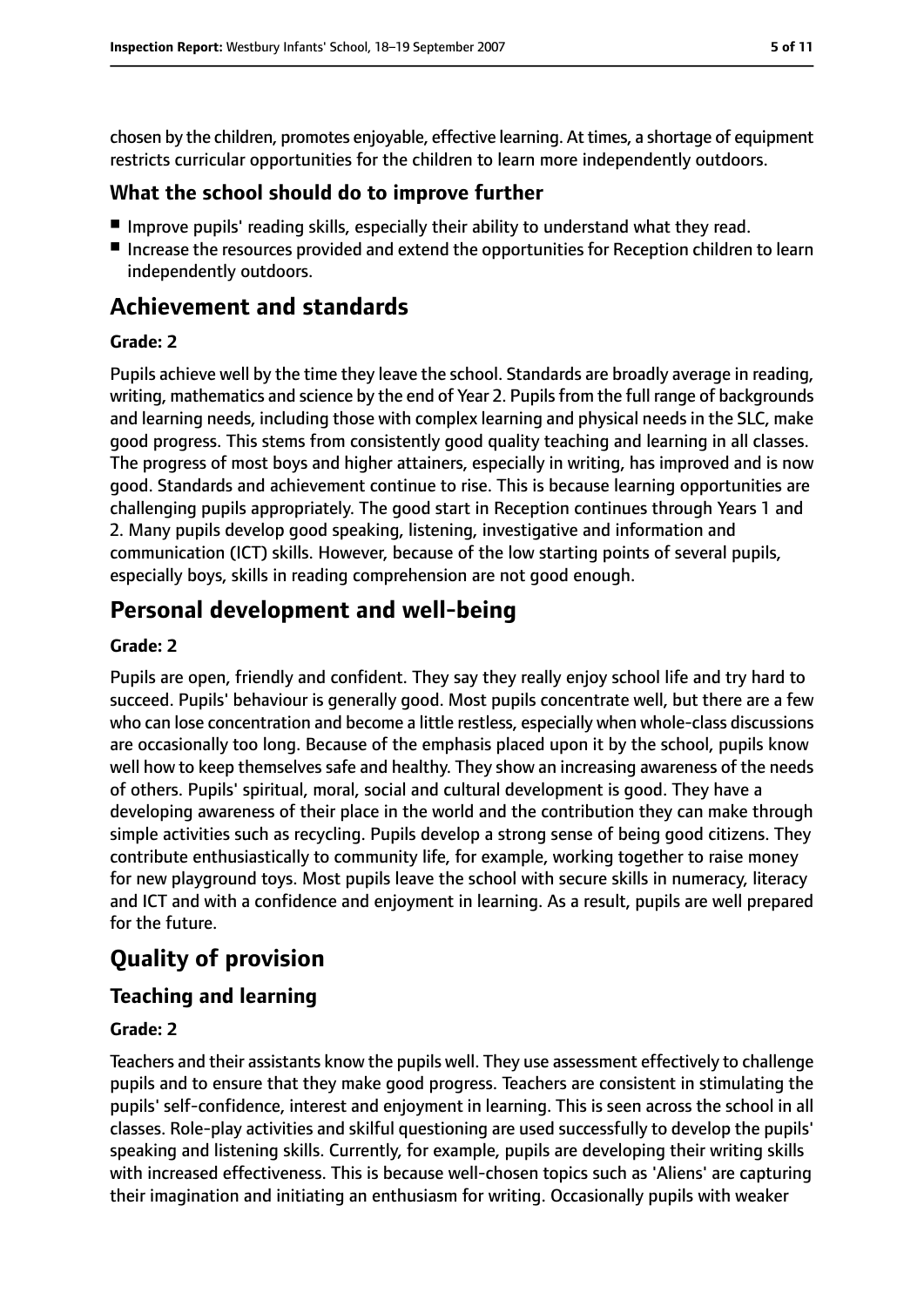reading skills don't have enough specific guidance, for example, in understanding technical terms and written instructions for group tasks. Teachers adopt effective practical and investigative approaches in science and ICT and during art and craft activities. As a result, pupils participate fully and learn well in these subjects.

#### **Curriculum and other activities**

#### **Grade: 2**

The curriculum meets pupils' differing needs and has a good focus on literacy and numeracy. There is good enrichment from well-attended clubs, visits and school and community events. There is a well-equipped ICT suite and good fixed outdoor play facilities. The SLC is well resourced and includes an exciting multi-sensory area. All these activities and resources greatly enhance pupils' personal development, especially their enjoyment of learning. Financial restraints have limited some upgrading of smaller classroom equipment and the resources available in the secure outdoor areas for children in Reception. Consequently, children's independence in learning is restricted. Colourful displays of pupils' work promote the imaginative dimension of the curriculum. These illustrate how interesting topic work stimulates pupils' learning. This approach is raising pupils' skills, but has not been applied long enough to develop them to best effect.

### **Care, guidance and support**

#### **Grade: 2**

Provision for safeguarding pupils' welfare is strong. All adults working in the school know and value the pupils as individuals and promote excellent links with parents. There are good links with outside organisations. Pupils receive good guidance in how to live healthy, happy lives. Consequently, pupils develop a confidence that helps ensure their well-being. The school encourages regular and prompt attendance very effectively and this has brought significant improvement. Attendance is now above average. Teachers track pupils' progress systematically and accurately. They use these records effectively to set appropriately challenging targets for future attainment, which promotes rising standards. Teachers explain clearly what pupils are expected to learn in lessons, but marking is not always sufficiently informative in showing pupils how to improve. The needs of pupils with learning difficulties and/or disabilities are monitored regularly. Good quality additional support is ensuring they make good progress. Pupils with complex difficulties receive good support in the SLC. The way these pupils are included into main school classes is an outstanding feature that ensures their all-round development.

## **Leadership and management**

#### **Grade: 2**

The headteacher is playing an outstanding role in providing clear direction to the school. By encouraging teamwork, she has been the driving force in lifting pupils' academic and personal achievements. The headteacher receives good support from governors and colleagues. Governors play an effective part, with staff, in supporting and monitoring the school and promoting an outstanding partnership with parents. Procedures for tracking pupils' progress and setting challenging targets for improvement are effective. The information gathered is accurate and used well to ensure good self-evaluation. Consequently, there has been good and continued improvement, particularly in pupils' achievements and attendance, since the last inspection. A strengthened, more relevant and interesting curriculum and a newly established senior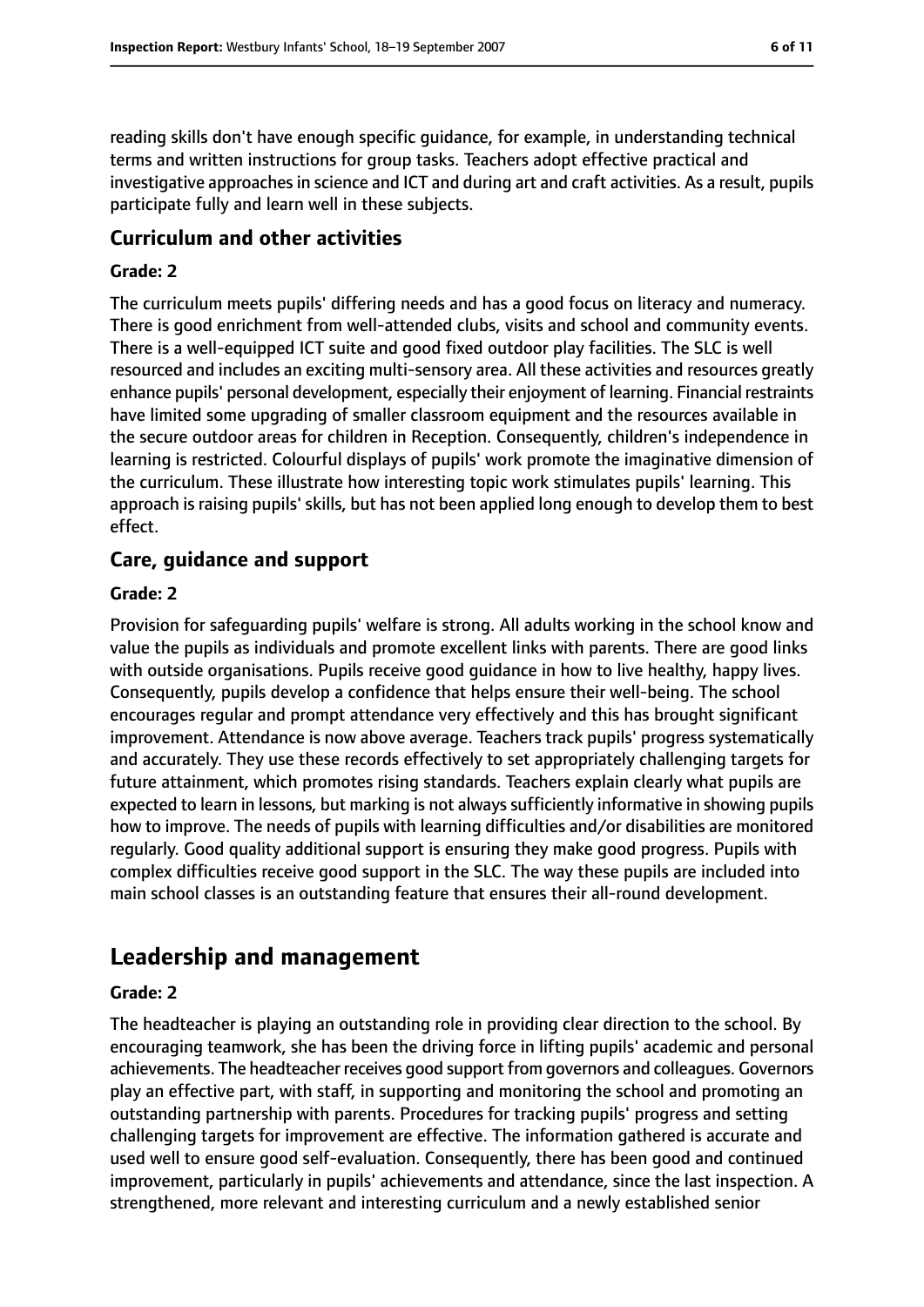management team are already helping to quicken the pace of pupils' learning. Even though these improvements have not been implemented long enough to develop all pupils' skills to the full, they show a school that is well placed to improve into the future.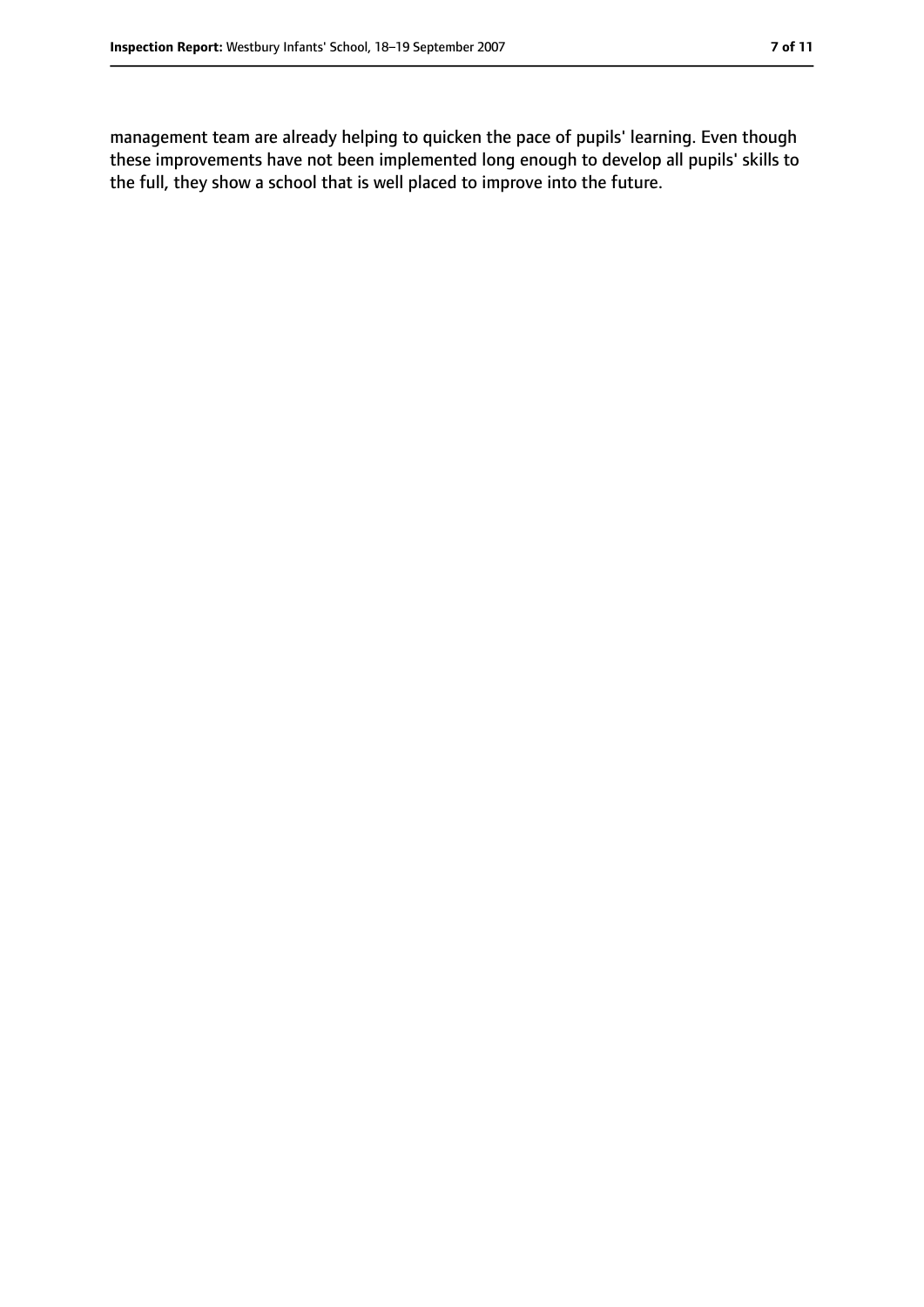**Any complaints about the inspection or the report should be made following the procedures set out in the guidance 'Complaints about school inspection', which is available from Ofsted's website: www.ofsted.gov.uk.**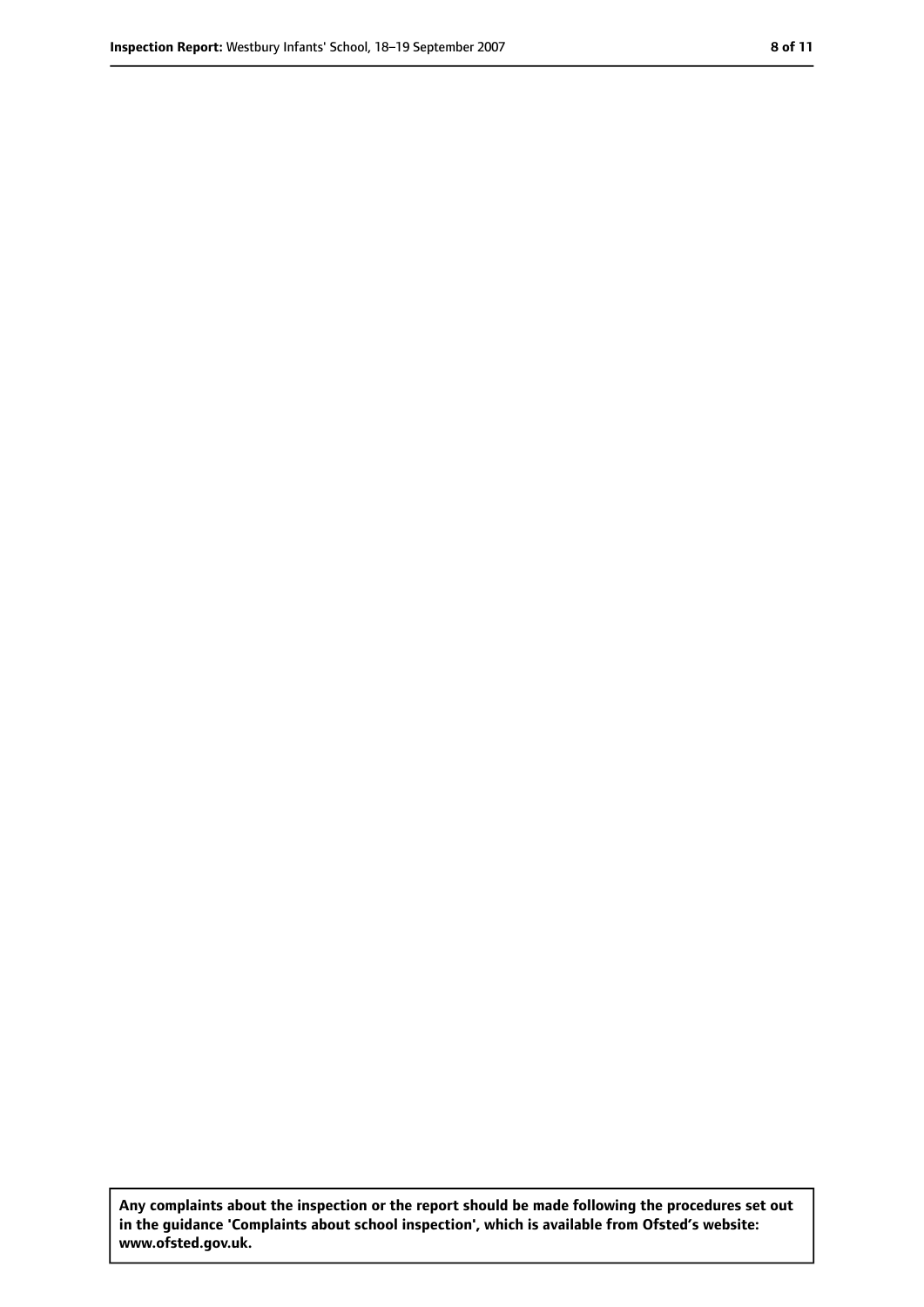# **Inspection judgements**

| $^{\backprime}$ Key to judgements: grade 1 is outstanding, grade 2 good, grade 3 satisfactory, and | <b>School</b>  |
|----------------------------------------------------------------------------------------------------|----------------|
| arade 4 inadequate                                                                                 | <b>Overall</b> |

## **Overall effectiveness**

| How effective, efficient and inclusive is the provision of education, integrated<br>care and any extended services in meeting the needs of learners? |     |
|------------------------------------------------------------------------------------------------------------------------------------------------------|-----|
| Effective steps have been taken to promote improvement since the last<br>inspection                                                                  | Yes |
| How well does the school work in partnership with others to promote learners'<br>well-being?                                                         |     |
| The effectiveness of the Foundation Stage                                                                                                            |     |
| The capacity to make any necessary improvements                                                                                                      |     |

## **Achievement and standards**

| How well do learners achieve?                                                                               |  |
|-------------------------------------------------------------------------------------------------------------|--|
| The standards <sup>1</sup> reached by learners                                                              |  |
| How well learners make progress, taking account of any significant variations between<br>groups of learners |  |
| How well learners with learning difficulties and disabilities make progress                                 |  |

## **Personal development and well-being**

| How good is the overall personal development and well-being of the<br>learners?                                  |  |
|------------------------------------------------------------------------------------------------------------------|--|
| The extent of learners' spiritual, moral, social and cultural development                                        |  |
| The extent to which learners adopt healthy lifestyles                                                            |  |
| The extent to which learners adopt safe practices                                                                |  |
| How well learners enjoy their education                                                                          |  |
| The attendance of learners                                                                                       |  |
| The behaviour of learners                                                                                        |  |
| The extent to which learners make a positive contribution to the community                                       |  |
| How well learners develop workplace and other skills that will contribute to<br>their future economic well-being |  |

## **The quality of provision**

| How effective are teaching and learning in meeting the full range of the<br>learners' needs?          |  |
|-------------------------------------------------------------------------------------------------------|--|
| How well do the curriculum and other activities meet the range of needs<br>and interests of learners? |  |
| How well are learners cared for, quided and supported?                                                |  |

 $^1$  Grade 1 - Exceptionally and consistently high; Grade 2 - Generally above average with none significantly below average; Grade 3 - Broadly average to below average; Grade 4 - Exceptionally low.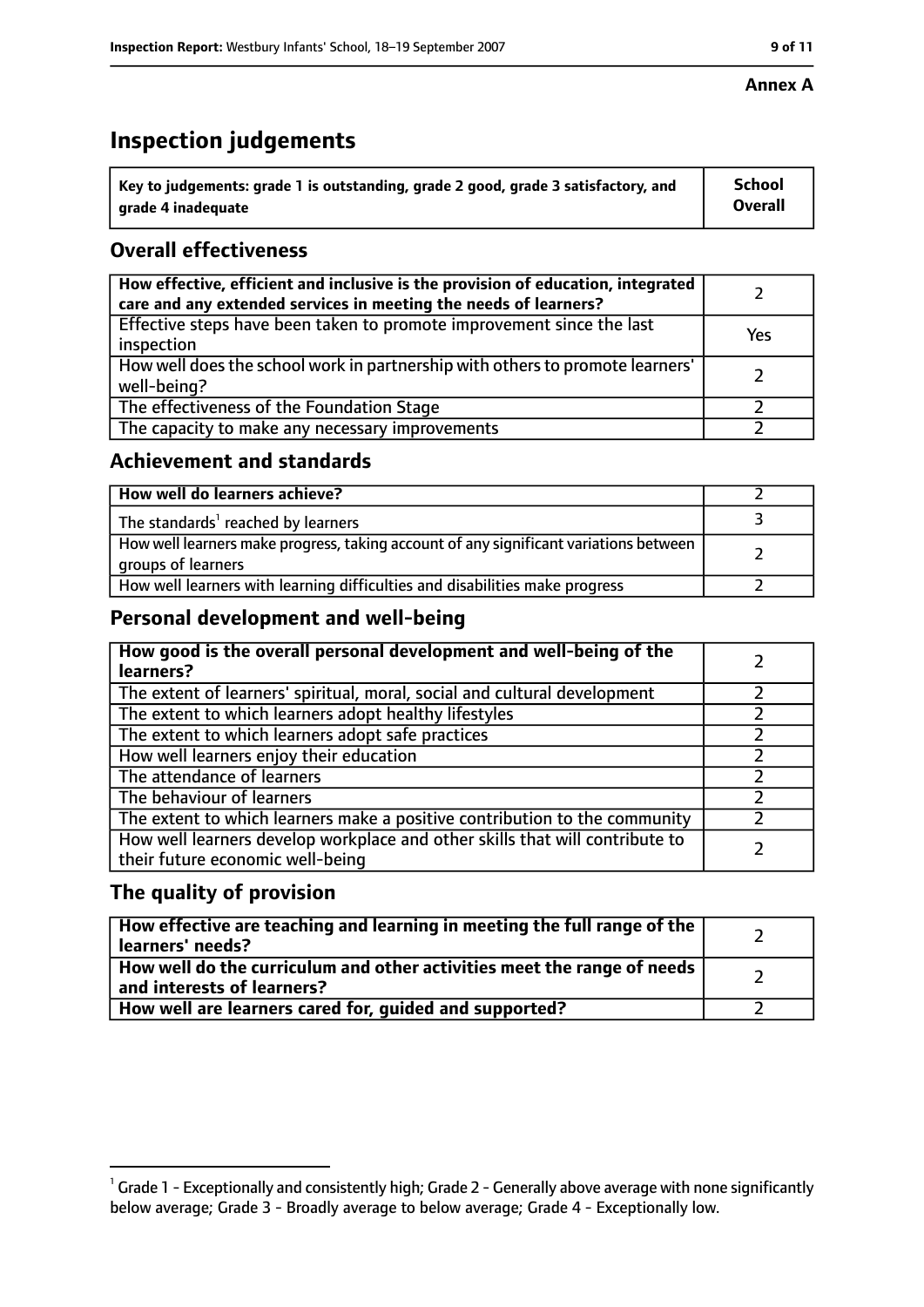# **Leadership and management**

| How effective are leadership and management in raising achievement<br>and supporting all learners?                                              |           |
|-------------------------------------------------------------------------------------------------------------------------------------------------|-----------|
| How effectively leaders and managers at all levels set clear direction leading<br>to improvement and promote high quality of care and education |           |
| How effectively leaders and managers use challenging targets to raise standards                                                                 |           |
| The effectiveness of the school's self-evaluation                                                                                               |           |
| How well equality of opportunity is promoted and discrimination tackled so<br>that all learners achieve as well as they can                     |           |
| How effectively and efficiently resources, including staff, are deployed to<br>achieve value for money                                          |           |
| The extent to which governors and other supervisory boards discharge their<br>responsibilities                                                  |           |
| Do procedures for safequarding learners meet current government<br>requirements?                                                                | Yes       |
| Does this school require special measures?                                                                                                      | <b>No</b> |
| Does this school require a notice to improve?                                                                                                   | No        |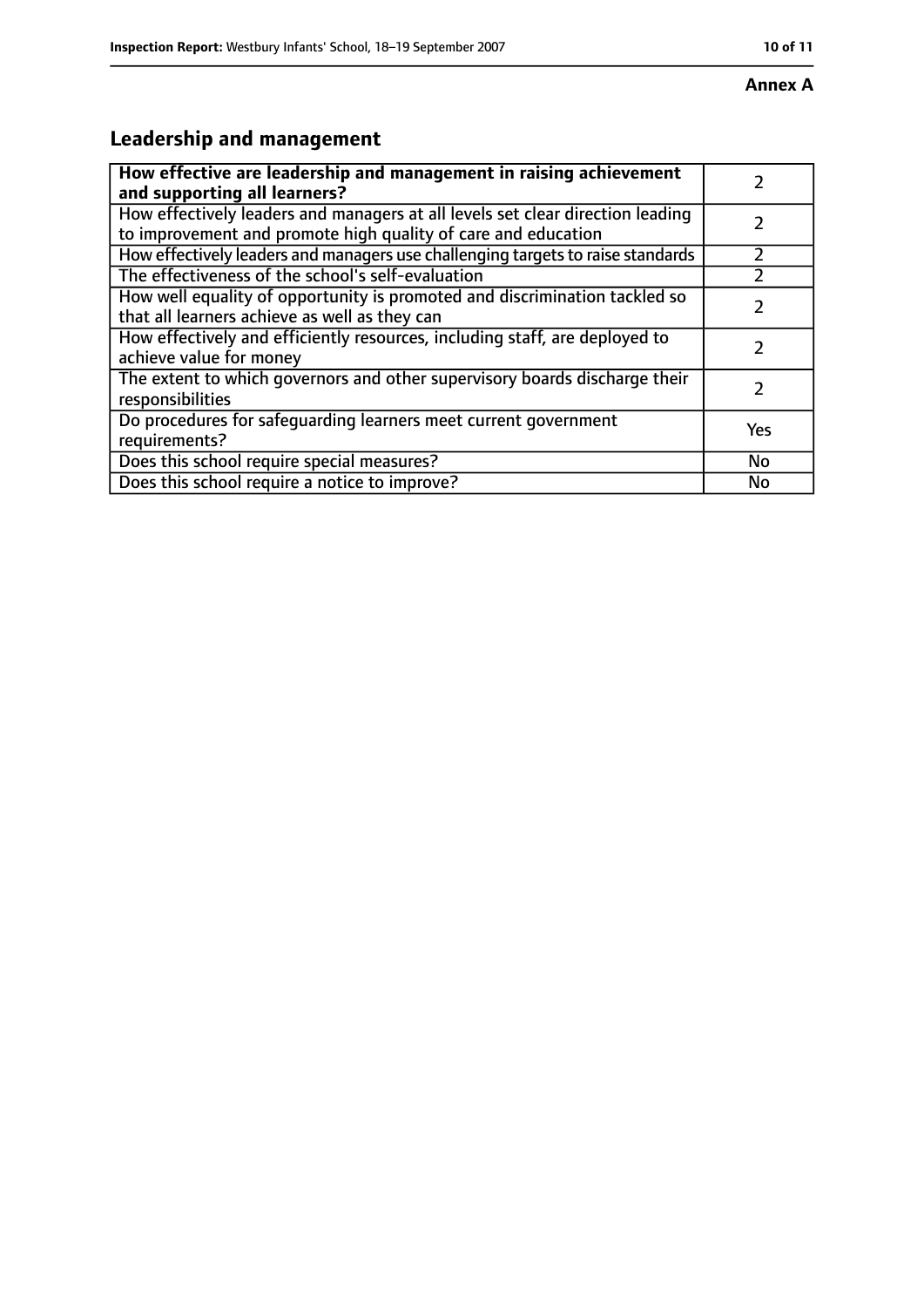## **Text from letter to pupils explaining the findings of the inspection**

- 20 September 2007 Dear Children Inspection of Westbury Infants' School, Westbury, Wiltshire BA13 3NY We really enjoyed our visit to your school. We would like to thank those of you who took the time to talk to us about the school, especially those of you who met with us. We agree with you and with almost all of your parents who feel that Westbury Infants is a good school. These are the main things we found.
- Most of you are making good progress in your work and reach the standards expected of children of your age by the time you leave the school. Many of you do even better in speaking and listening and science and when working with computers.
- You are friendly, well behaved and enthusiastic about your school and about your learning. You enjoy a good range of learning activities and try hard in lessons.
- You are respectful to the caring adults who look after you so well, helping you to understand and stay safe and enjoy healthy lifestyles.
- Your headteacher is a very good leader. She works very closely with all the staff and governors to make sure that you make good progress. Together they make sure that you make good progress. They are always looking for ways of making your school even better.
- You are taught well and those of you who find it very difficult to learn receive very close support. To help the school to improve, we have asked the headteacher and teachers to help some of you to improve your reading skills by helping you to understand what you read. We have also asked them to provide more outdoor equipment for those of you in the Reception classes so that when you go outside you can learn by choosing more activities for yourselves. You are already very cooperative with your teachers. If you continue to show the same enthusiasm for school and try to give of your best, you will help to make your school even better. Thank you once again, and best wishes for the future. Alex Baxter Lead Inspector